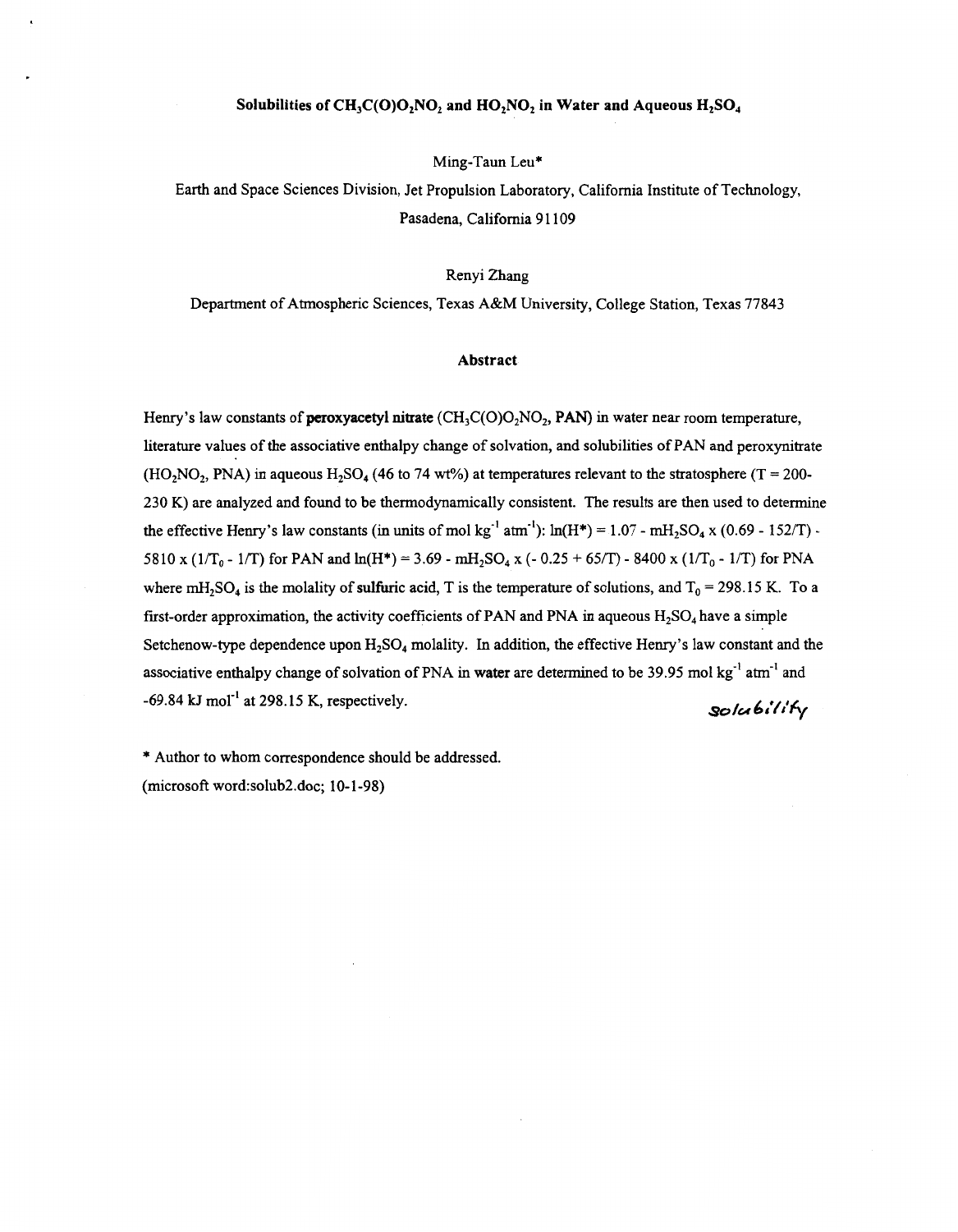## **Introduction**

Peroxyacetyl nitrate (PAN),  $CH_3C(O)O_2NO_2$ , and peroxynitrate acid (PNA),  $HO_2NO_2$ , have been identified as two major forms of reservoir species for the reactive nitrogen-containing compounds (NOy). In the troposphere PAN is formed primarily from photochemical reactions of a wide variety of small nonmethane hydrocarbons by the reaction of peroxyacetyl radical with NO<sub>2</sub>. PAN is relatively stable in the lower stratosphere, and its main sinks include thermal decomposition, ultraviolet photolysis, and reactions with atomic chlorine or hydroxyl radicals (OH). PAN can be re-distributed throughout the atmosphere by wind circulation, providing a source of nitrogen oxides *(NO<sub>x</sub>)* in the free troposphere where they are critical to the formation of ozone and oxidation of hydrocarbons. Recent atmospheric measurements have revealed a significant concentration of PAN in the free atmosphere [Singh et al., **19961.** Similarly, PNA is formed in a termolecular reaction of NO, with HO, and **is** intricately linked to the nitrogen and hydrogen radicals. The major sinks for PNA include unimolecular decomposition as well as photodissociation and bimolecular reaction with OH. In addition, both PAN and PNA may interact with atmospheric particulate, which could affect their gas/particle partitioning.

In order to quantify the interaction of PAN with cloud, fog, seasalt droplets, and sulfate aerosols, a few laboratory studies have reported on the solubility of PAN in water near room temperature (Holdren et al., **1984;** Lee, **1984;** Kames et al., **1991;** Kames and Schurath, **1995)** and aqueous **H2S04** under stratospheric conditions (Zhang and Leu, **1997).** Also, Zhang et al. **(1997)** have measured the uptake of PNA in liquid H<sub>2</sub>SO<sub>4</sub> and have derived the effective Henry's law constant at stratospheric temperatures. To our knowledge, there is no report on the solubility of PNA in water.

Recently Huthwelker et al. **(1995)** have analyzed the thermodynamic data for hypochlorous acid (HOCl) in water and aqueous sulfuric acid. Since HOCl does not dissociate appreciably in the highly acidic H2S04, it undergoes weaker interactions with the ions in the solution. They have concluded that the activity coefficient of HOCl in aqueous  $H_2SO_4$  has a simple Setchenow-type dependence upon  $H_2SO_4$ molality. **A** simple equation for the effective Henry's law constant has been used to express the solubility data,

$$
\ln(H^*) = \ln[K_H(T_0)] - mH_2SO_4 \times (a + b/T) + (\Delta H^0/R) \times (1/T_0 - 1/T)
$$
 (1)

where H<sup>\*</sup> is the effective Henry's law constant of the solution,  $K_H(T_0)$  is the Henry's law constant in water at T<sub>0</sub>,  $mH_2SO_4$  is the molality of sulfuric acid, a and b are Setchenow coefficients,  $\Delta H^0$  is the associative enthalpy change of solvation, and  $T_0 = 298.15$  K.

In this article we correlate the effective Henry's law constants of PAN and PNA in aqueous  $H_2SO_4$ previously measured in our laboratory (Zhang and Leu, 1997; Zhang et al., **1997).** and solubility data of PAN in pure water (Holdren et al., 1984; Lee, 1984; Kames et al., 1991; Kames and Schurath, 1995) using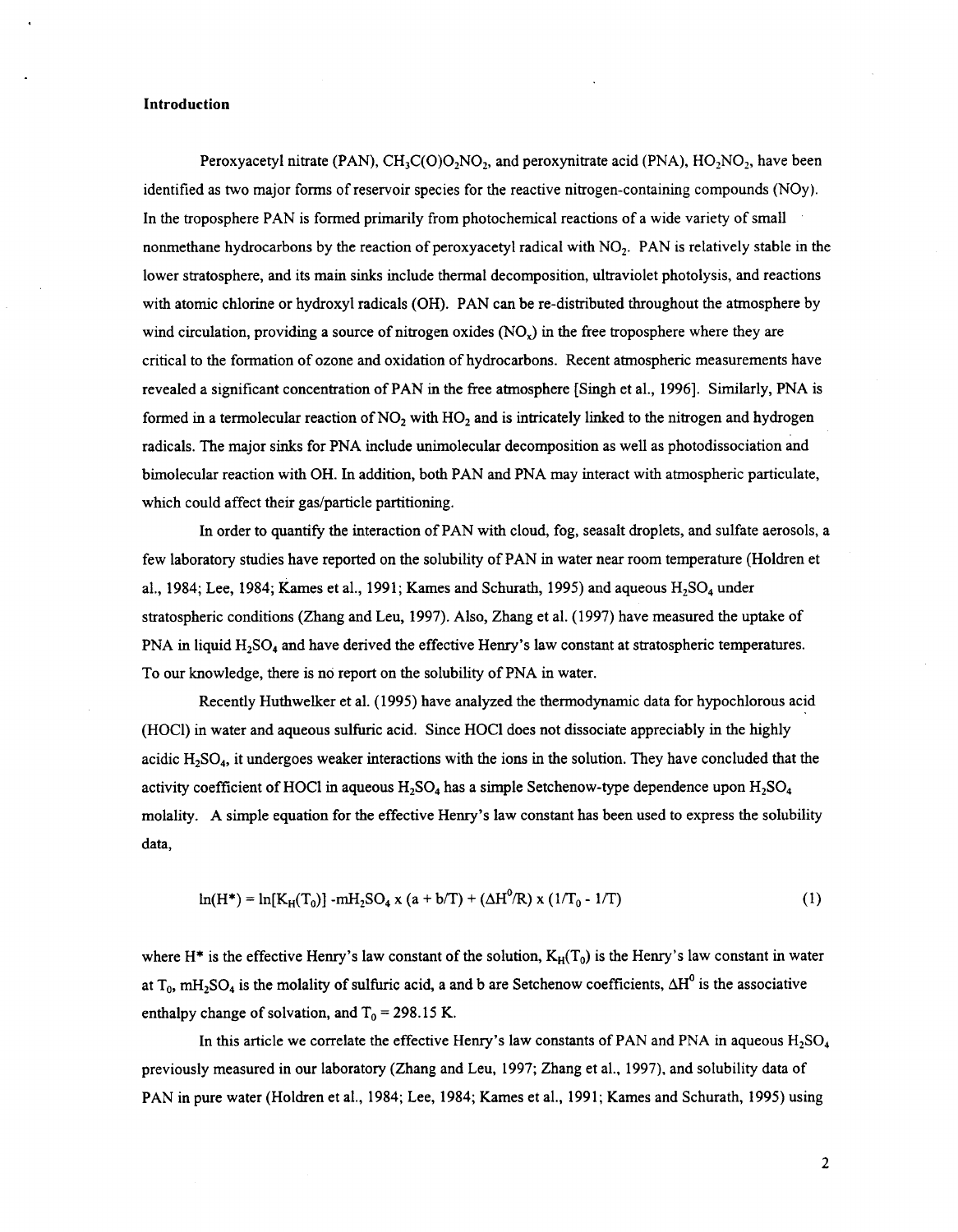the approach discussed in the article by Huthwelker et al. **(1995). Our** analysis suggests that all of data are mutually consistent and the correlative results can be used to predict the solubilities of **PAN** and PNA in liquid H<sub>2</sub>SO<sub>4</sub> over a wide range of temperatures and acid compositions. In addition, we also demonstrate that this approach can be used to predict the Henry's law constant of **PNA** in water which is not previously available in the literature.

#### **Data Correlation**

The first step of data analysis is to convert weight percentage to molality for  $H_2SO_4$  composition as reported by Zhang and Leu **(1997)** and Zhang et al. **(1997).** This step is necessary for the fitting of data using Equation **(1)** because **of** molatity basis for all thermodynamic data. The results are shown in [Tables](#page-5-0) **[1](#page-5-0)** and **2.** The ranges of molality are found to be between **8.69** and **29.04.** 

To derive the best **fit** of solubility data for **PAN** using Equation **(1),** we evaluate four sets of data in water and one set of data in liquid  $H_2SO_4$ . For the data in water, we have adopted the results reported by Schurath group (Kames et al., **1991;** Kames and Schurath, **1995);** however, these four sets of data are consistent within the quoted experimental errors. We fix the value for  $K_H(T_0)$  as 2.9 mol kg<sup>-1</sup> atm<sup>-1</sup>. A linear regression program is used to obtain the following expression for the effective Henry's law constant for **PAN,** 

$$
\ln(H^*) = 1.07 - m_{2}SO_{4} \times (0.69 - 152/T) - 5810 \times (1/T_{0} - 1/T)
$$
 (2)

We also derive a value for the associative enthalpy change of solvation for PAN in water to be  $\Delta H^0 = -$ **48.3** kJ mol" at **298.15** K, in excellent agreement with the data reported by Lee **(1984)** and Kames and Schurath (1995).

There is only one set of solubility data reported for **PNA** in liquid sulfuric acid (Zhang et al., **1997).** Again, a linear regression program is used to calculate the slope and intercept from the plot of ln(H\*) vs. **1/T** reported by Zhang et al. **(1997)** The best fit of the data is given by

$$
ln(H^*) = 3.69 - mH_2SO_4 \times (-0.25 + 65/T) - 8400 \times (1/T_0 - 1/T)
$$
 (3)

This implies that  $K_H(T_0) = 39.95$  mol kg<sup>-1</sup> atm<sup>-1</sup> and  $\Delta H^0 = -69.84$  kJ mol<sup>-1</sup> for PNA in water at 298.15 K.

### **Discussion**

Comparison of the measurements of the effective Henry's law constant for **PAN** in water and aqueous HzS04 with those calculated on the basis of Eq. **(2)** is **shown** in [Table](#page-5-0) **1.** The calculated results are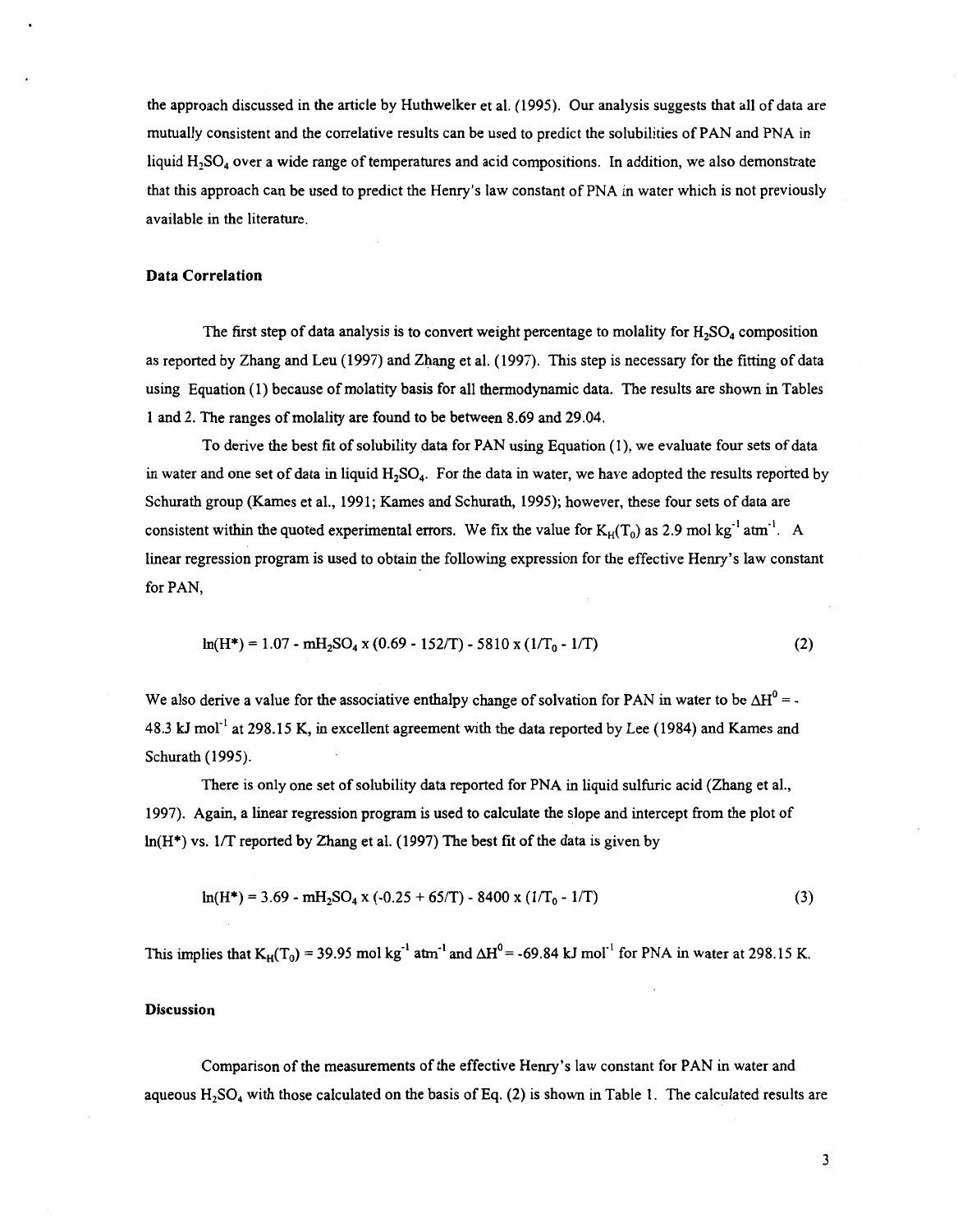in excellent agreement with the observed data from Holdren et al. **(1984),** Lee **(1984),** Kames et **al. (1991),**  Kames and Schurath (1995), and Zhang and Leu **(1997)** within the quoted error limits. Apparently the activity coefficients of PAN in aqueous  $H_2SO_4$  have a simple Setchenow-type dependence upon  $H_2SO_4$ molality.

Similarly, we also compare the measured and calculated values of the effective Henry's law constants of PNA in liquid **H2S04** as shown in [Table](#page-6-0) **2.** The calculated values are in excellent agreement with those measured in our laboratory by Zhang et al. **(1997)** On the basis of **Equation (3)** we obtain the Henry's law constant of PNA in water, 39.95 mol kg<sup>-1</sup> atm<sup>-1</sup>, and the associative enthalpy change of solvation, **-69.84 kJ** mol", respectively at 298.15 K. To our knowledge there is no reported data for PNA in water. It has been noted that in aqueous solutions HO<sub>2</sub>NO<sub>2</sub> may dissociate or undergo unimolecular decomposition producing HONO and **02.** (Kenley et al., 1981; Logager and Schested, **1993)** The acid dissociation constant for PNA in water is about **1.4** x **1** *O6* M at room temperature (Logager and Schested, **1993).** Park and Lee **(1988)** have determined the Henry's law constant of HONO in water to be **49** k 3 mol kg<sup>-1</sup> atm<sup>-1</sup> and an acid dissociation constant of 5.3 x 10<sup>-4</sup> M at 298 K. Apparently, PNA is a weaker acid than HONO and is expected to be slightly less soluble in water.

Finally, to predict the solubilities of PAN and PNA in liquid  $H_2SO_4$  for conditions characteristic of upper troposphere and lower stratosphere, we use Equations **(2)** and **(3)** to calculate the effective Henry's law constants in the temperature range **185-250** K and acid composition **30-80 wt%.** The results for PAN and PNA are **shown** in Figures **1 and 2,** respectively. However, caution must be made to extrapolate Equations **(2) and (3)** outside of this temperature and acid composition ranges. In summary we have presented in this paper a simple method for estimation of the effective Henry's law constants of PAN and PNA. The Setchenow equation (1) appears to be very useful for expressing the solubility data of some trace gas species in aqueous H2S04at stratosbheric temperatures. [Huthwelker et al., **1995;** Robinson et al. **19971** 

#### **Acknowledgments**

The research was performed at the Jet Propulsion Laboratory, California Institute of Technology, under a contract with the National Aeronautics and Space Administration (NASA). We are grateful to Sean Kane for helpful discussions.

**4**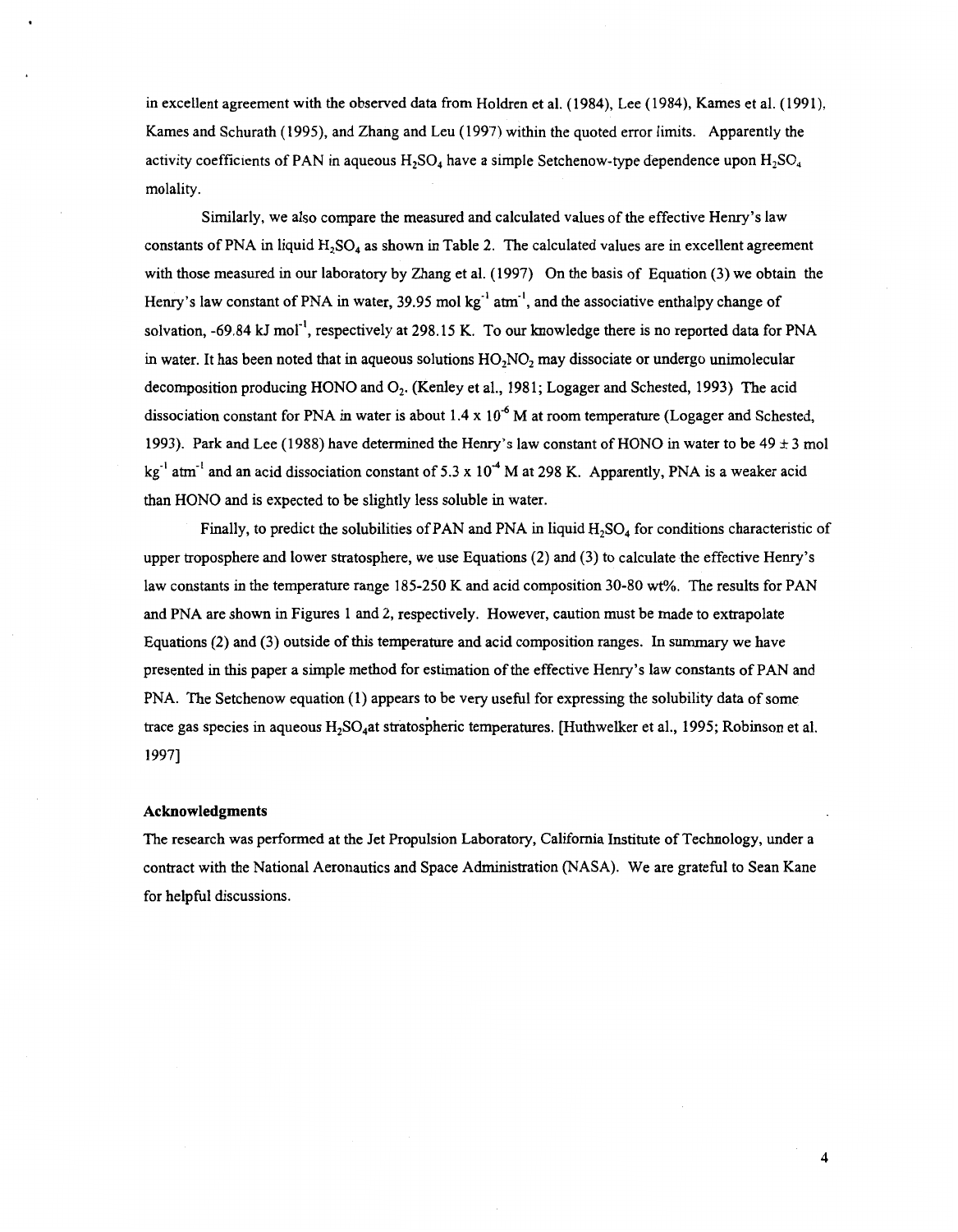# **References**

Holdren, M. W.; Spicer, C. W., and **Hales, J. M. 1984,** Peroxyacetyl nitrate solubility and decomposition rate in acidic water, *Amos. Environ.* **18, 1171-1 173.** 

Huthwelker, T., Peter, Th., Luo, B. P., Clegg, **S.** L., Carslaw, K. **S., and Brimblecombe, P. 1995,** Solubility of HOC1 in water and aqueous H2S0, to stratospheric temperatures, *J. Amos. Chem.* **21,81-95.** 

Kames, J. and Schurath, U. **1995,** Henry's law and hydrolysis-rate constants for peroxyacetyl nitrates (PANS) using a homogeneous gas-phase sources, *J. Atmos. Chem.* **21,15 1-164.** 

Kames, J., Schweighoefer, **S.,** and Schurath, U. **1991,** Henry's law constant and hydrolysis of peroxyacetyl nitrate (PAN), *J. Amos. Chem.* **12, 169-180.** 

Kenley, R. A. and Hendry, D. *G.* **1982,** Generation of peroxy radicals from peroxynitrate: decomposition of peroxybenzoyl nitrate, *J. Amer. Chem. SOC.* **104,220-224.** 

Lee, *Y.* N., **1984,** Kinetics of some aqueous-phase reactions of peroxyacetyl nitrate, Gas-Liquid Chemistry of Natural Waters **1,** BNL 5 **1** 757,21/1-21/7, Brookhaven National Laboratories, Brookhaven, *NY.* 

Logager, T. and Schested, K. **1993,** Formation and decay of peroxynitric acid - a pulse radiolysis study, *J. Phys. Chem.* **97, 10047-10052.** 

Park, J. *Y.* and Lee, *Y.* N. **1988,** Solubility and decomposition of nitrous acid in aqueous solution, *J. Phys. Chem.* **92,6294-6302.** 

Robinson, *G.* N., Worsnop, D. R., Jayne, J. T., Kolb, C. E., and Davidovits, **P. 1997,** Heterogeneous uptake of ClONO<sub>2</sub> and N<sub>2</sub>O<sub>5</sub> by sulfuric acid solutions, *J. Geophys. Res.* **102**, 3583-3601.

Singh, H. B. et al., 1996, Reactive nitrogen and ozone over the western Pacific: distribution, partitioning, and sources, *J. Geophys. Res.* **101,1793-1808.** 

Zhang, R. and Leu, M.-T. **1997,** Heterogeneous interaction of peroxyacetyl nitrate with liquid sulfuric acid, *J. Geophys. Res.* **102, 8837-8843.** 

Zhang, R., Leu, M.-T., and Keyser, L. F. 1997, Heterogeneous chemistry of HO<sub>2</sub>NO<sub>2</sub> in liquid sulfuric acid, J. *Phys. Chem.* **101,3324-3330.**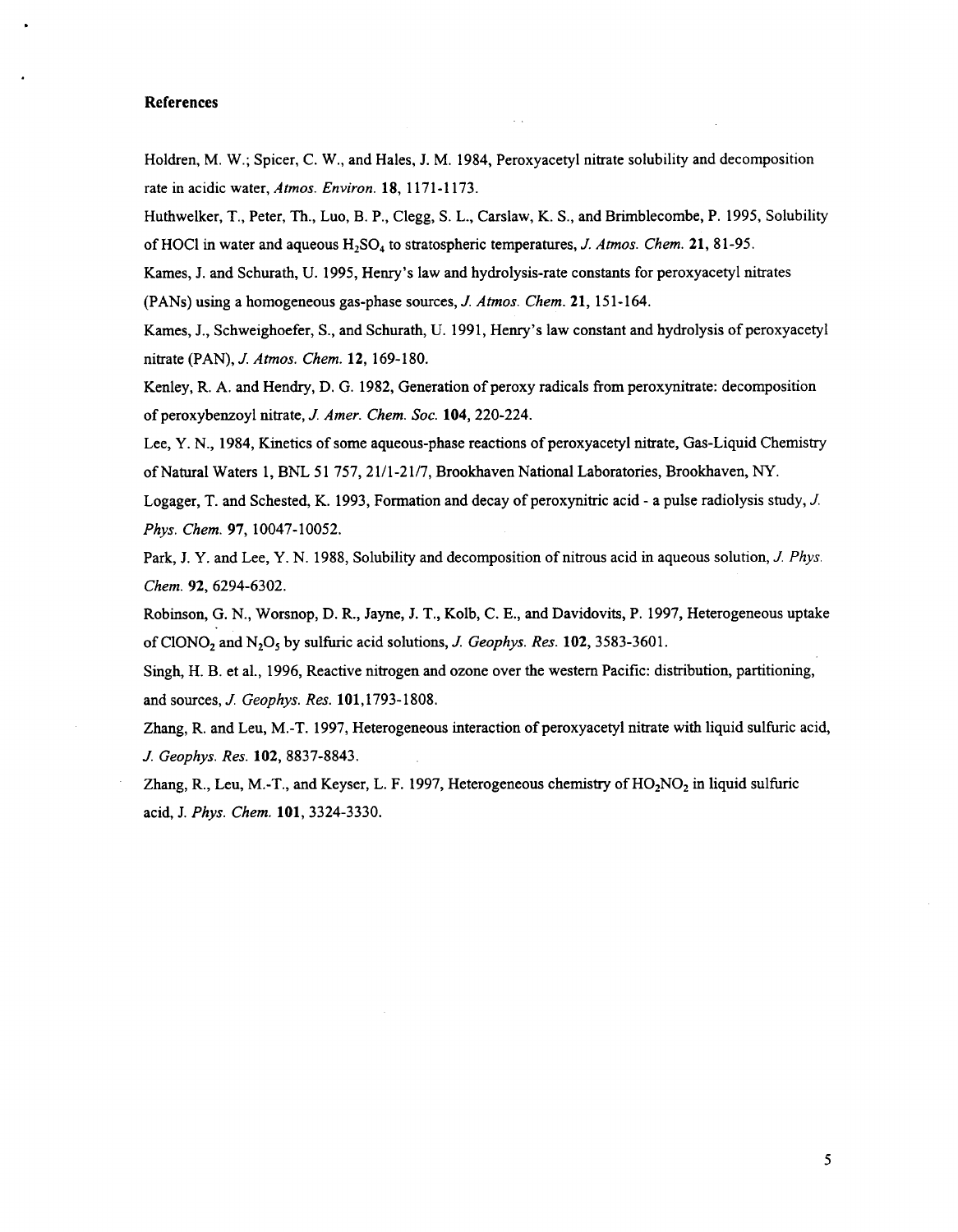| T(K)   | $mH_2SO_4$  | $ln(H*)$ (measured) | $ln(H*)$ (calculated) | Reference                 |
|--------|-------------|---------------------|-----------------------|---------------------------|
| 283.15 | $\mathbf 0$ | 1.61                | 2.10                  | Holdren et al. (1984)     |
| 295.15 | $\mathbf 0$ | 1.30                | 1.27                  | Lee (1984)                |
| 293.15 | $\mathbf 0$ | 1.41                | 1.41                  | Kames et al. (1991)       |
| 293.15 | $\bf{0}$    | 1.41                | 1.41                  | Kames and Schurath (1995) |
| 199.1  | 8.69        | 11.08               | 11.40                 | Zhang and Leu (1997)      |
| 199.1  | 8.69        | 11.11               | 11.40                 |                           |
| 202.3  | 8.69        | 10.64               | 10.84                 |                           |
| 207.2  | 8.69        | 10.03               | 10.00                 |                           |
| 211.2  | 8.69        | 9.39                | 9.35                  |                           |
| 216.5  | 8.69        | 8.62                | 8.52                  |                           |
| 207.8  | 11.98       | 9.90                | 10.04                 |                           |
| 208.2  | 11.98       | 9.85                | 9.97                  |                           |
| 213.8  | 11.98       | 9.26                | 9.01                  |                           |
| 214.9  | 11.98       | 9.09                | 8.83                  |                           |
| 216.5  | 11.98       | 8.36                | 8.56                  |                           |
| 216.8  | 11.98       | 8.41                | 8.52                  |                           |
| 219.4  | 11.98       | 7.75                | 8.10                  |                           |
| 226.0  | 11.98       | 6.77                | 7.08                  |                           |
| 207.8  | 14.68       | 10.09               | 10.15                 |                           |
| 208.9  | 14.68       | 10.03               | 9.95                  |                           |
| 209.6  | 14.68       | 9.94                | 9.82                  |                           |
| 211.5  | 14.68       | 9.73                | 9.47                  |                           |
| 212.8  | 14.68       | 9.43                | 9.24                  |                           |
| 214.7  | 14.68       | 9.01                | 8.91                  |                           |
| 216.6  | 14.68       | 8.30                | 8.58                  |                           |
| 207.8  | 26.24       | 10.93               | 10.63                 |                           |
| 208.0  | 26.24       | 10.85               | 10.59                 |                           |
| 208.1  | 26.24       | 10.86               | 10.56                 |                           |
| 211.7  | 26.24       | 10.42               | 9.76                  |                           |
| 212.6  | 26.24       | 10.27               | 9.57                  |                           |
| 213.4  | 26.24       | 9.92                | 9.39                  |                           |
| 214.8  | 26.24       | 9.55                | 9.09                  |                           |
| 217.0  | 26.24       | 9.13                | 8.63                  |                           |
| 219.2  | 26.24       | 8.66                | 8.18                  |                           |
| 221.6  | 26.24       | 8.05                | 7.69                  |                           |

# **Table 1. Solubility data for PAN in water and aqueous H2S04**

<span id="page-5-0"></span> $\star$ 

 $\ddot{\phantom{0}}$ 

 $\epsilon$ 

 $\mathcal{A}_\bullet$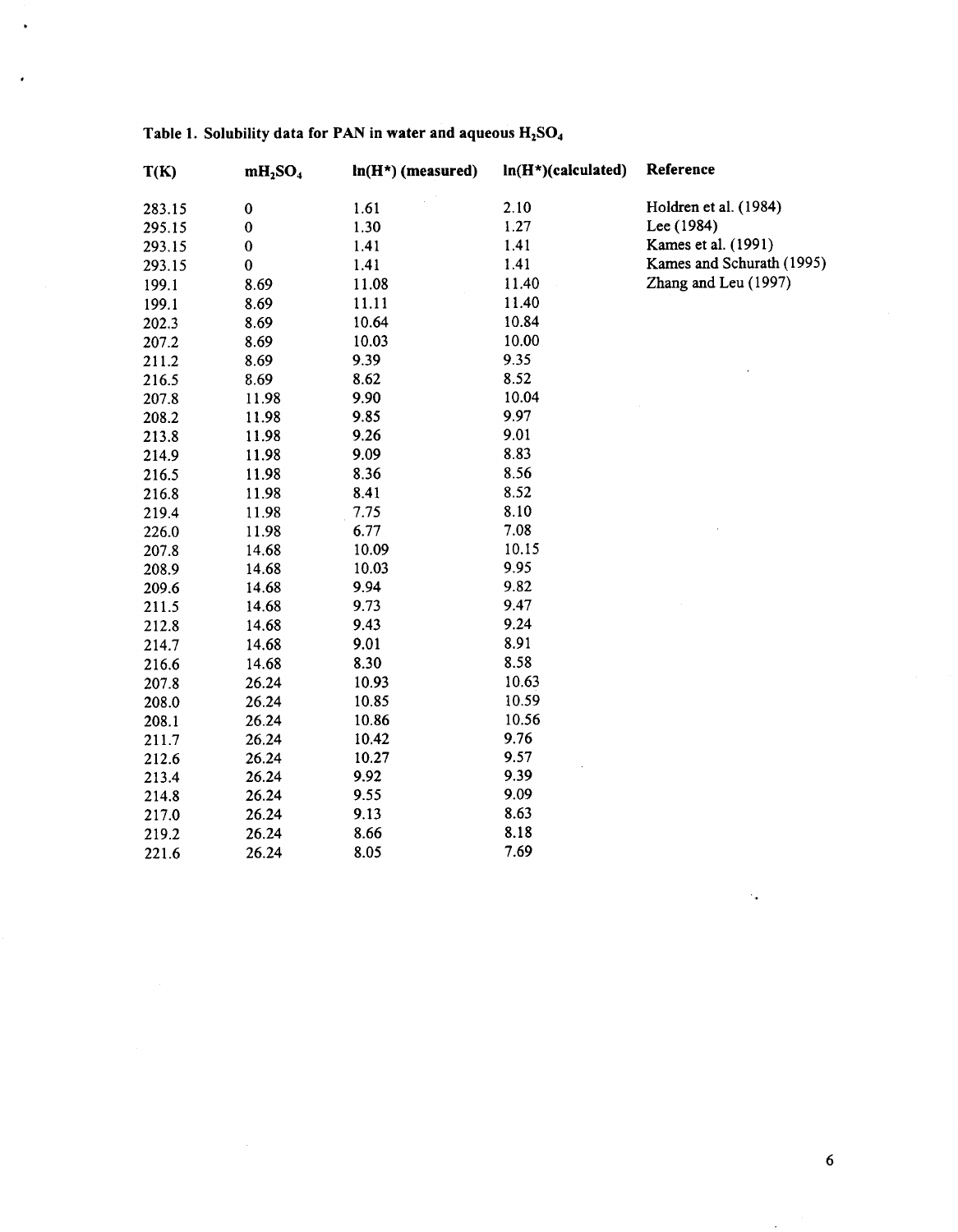| T(K)   | $mH_2SO_4$ | $ln(H*)(measured)$ | $ln(H*)(calculated)$ | Reference           |
|--------|------------|--------------------|----------------------|---------------------|
| 298.15 | $\bf{0}$   |                    | 3.69                 | this work           |
| 208.9  | 11.46      | 15.18              | 15.00                | Zhang et al. (1997) |
| 208.9  | 11.46      | 15.20              | 15.00                |                     |
| 214.4  | 11.46      | 14.29              | 14.06                |                     |
| 224.1  | 11.46      | 12.68              | 12.52                |                     |
| 229.1  | 11.46      | 12.04              | 11.77                |                     |
| 207.9  | 14.27      | 14.88              | 15.00                |                     |
| 207.9  | 14.27      | 14.88              | 15.00                |                     |
| 213.5  | 14.27      | 14.15              | 14.06                |                     |
| 218.9  | 14.27      | 13.22              | 13.19                |                     |
| 223.5  | 14.27      | 12.43              | 12.49                |                     |
| 226.8  | 14.27      | 11.92              | 12.00                |                     |
| 201.4  | 20.17      | 15.42              | 15.72                |                     |
| 202.6  | 20.17      | 15.32              | 15.51                |                     |
| 205.4  | 20.17      | 14.73              | 15.03                |                     |
| 210.4  | 20.17      | 14.00              | 14.21                |                     |
| 215.1  | 20.17      | 13.30              | 13.47                |                     |
| 215.1  | 20.17      | 13.29              | 13.47                |                     |
| 204.1  | 28.74      | 14.77              | 14.64                |                     |
| 204.2  | 28.74      | 14.73              | 14.63                |                     |
| 208.0  | 28.74      | 14.08              | 14.04                |                     |
| 213.6  | 28.74      | 13.35              | 13.22                |                     |
| 219.0  | 28.74      | 12.43              | 12.47                |                     |
| 223.6  | 28.74      | 11.98              | 11.85                |                     |
| 223.6  | 28.74      | 11.98              | 11.85                |                     |
| 223.6  | 28.74      | 11.92              | 11.85                |                     |
| 210.9  | 14.74      | 14.46              | 14.46                |                     |
| 215.6  | 14.74      | 13.58              | 13.69                |                     |
| 217.4  | 14.74      | 13.25              | 13.40                |                     |
| 222.0  | 14.74      | 12.61              | 12.69                |                     |
| 204.9  | 29.04      | 14.56              | 14.50                |                     |
| 215.1  | 29.04      | 13.02              | 12.99                |                     |
| 221.2  | 29.04      | 12.21              | 12.16                |                     |

# Table 2. Solubility data for PNA in water and aqueous  $H_2SO_4$

<span id="page-6-0"></span>.

 $\ddot{\phantom{0}}$ 

 $\ddot{\phantom{0}}$ 

 $\overline{a}$ 

 $\sim$ 

 $\bar{z}$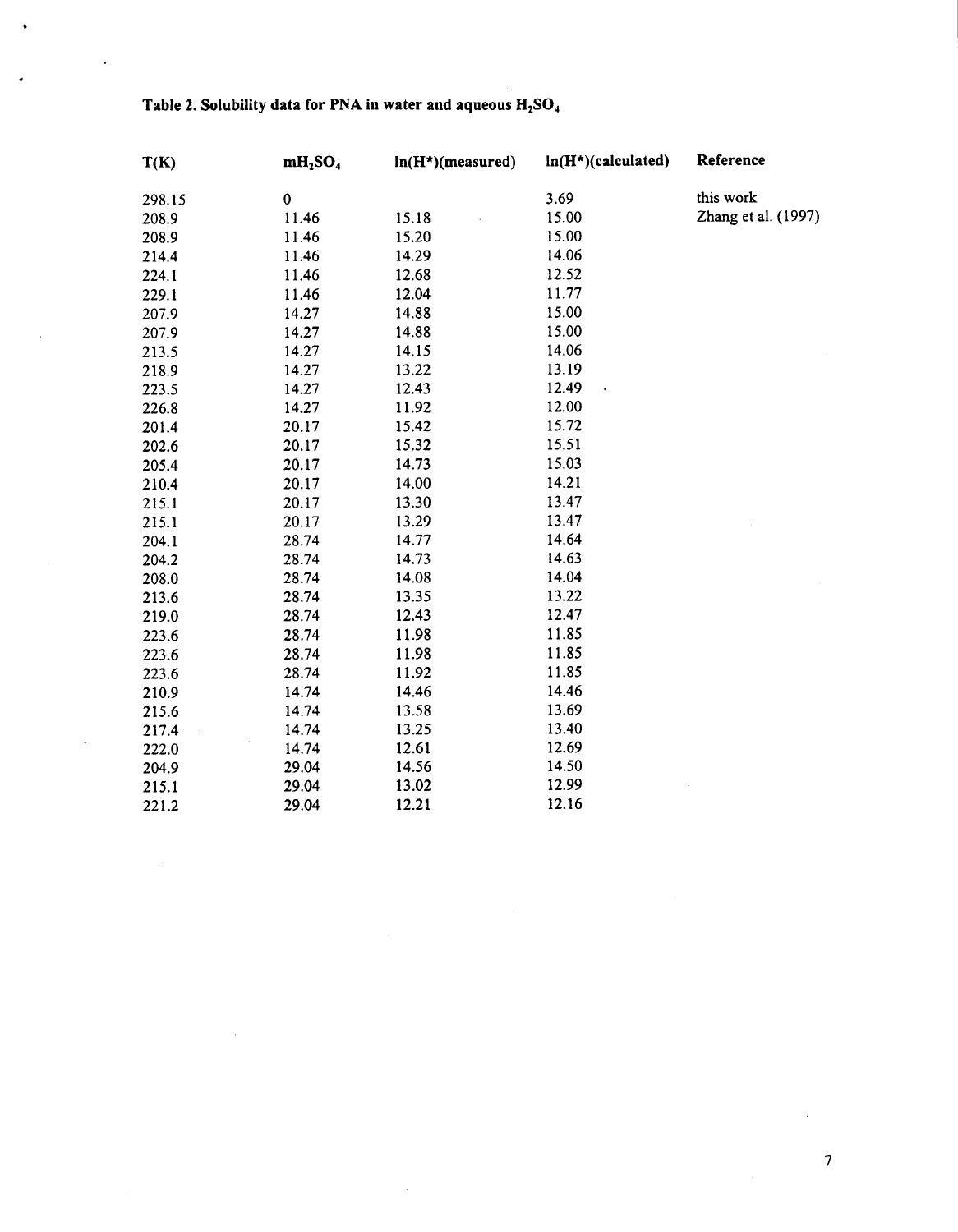# **Figure Captions**

Figure 1. Predicted values of the effective Henry's law constant  $(H^*/mol$  kg<sup>-1</sup> atm<sup>-1</sup>) of PAN for 30 to 80 wt% H<sub>2</sub>SO<sub>4</sub> in the temperature range 185-250 K. The solutions at lower temperatures may be supercooled.

Figure **2.** Predicted values **of** the effective Henry's law constant (H\*/mol **kg"** atm") of **PNA** for **30** to 80 wt% H,SO, in the temperature range **185-250** K. The solutions at lower temperatures may be supercooled.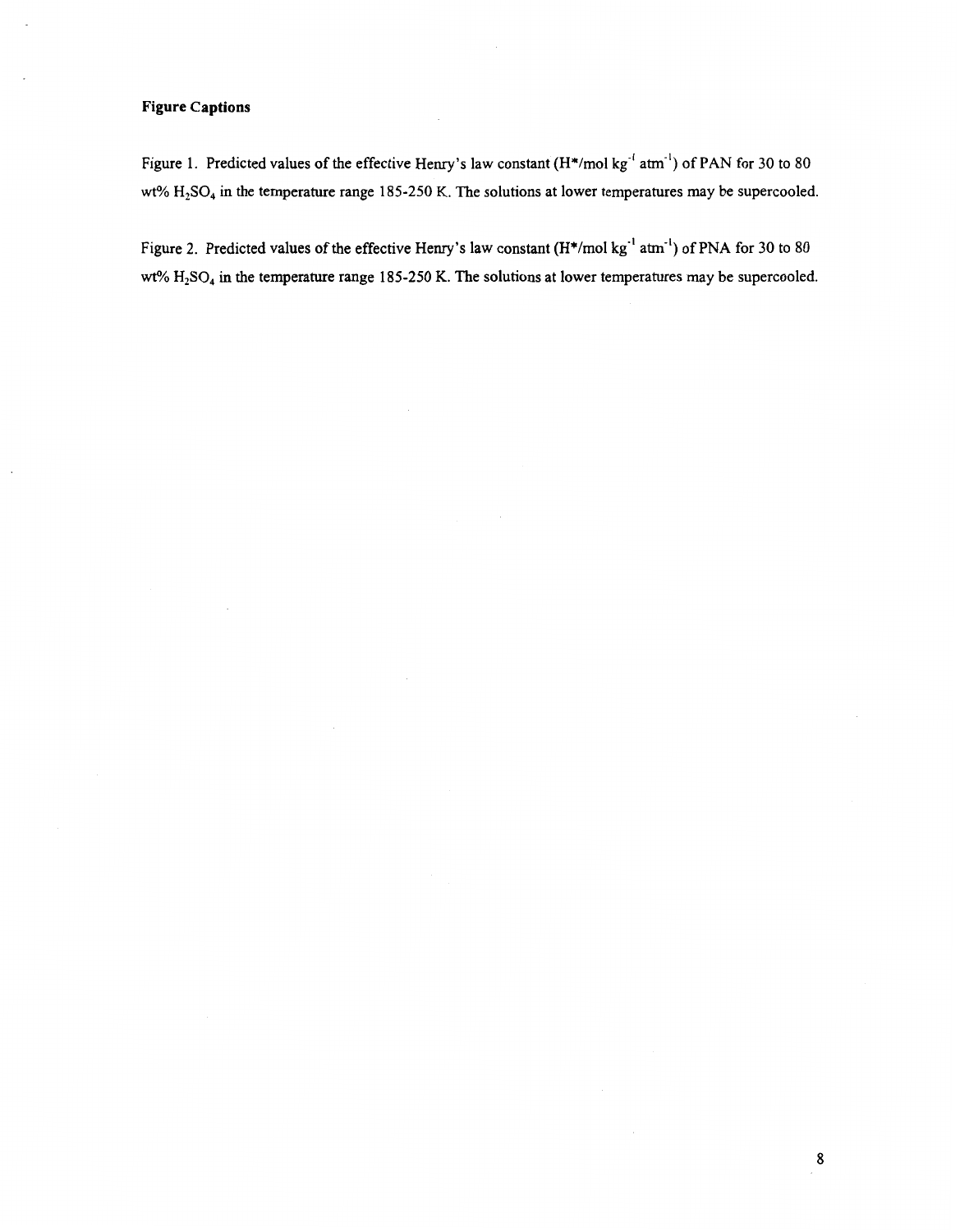

,